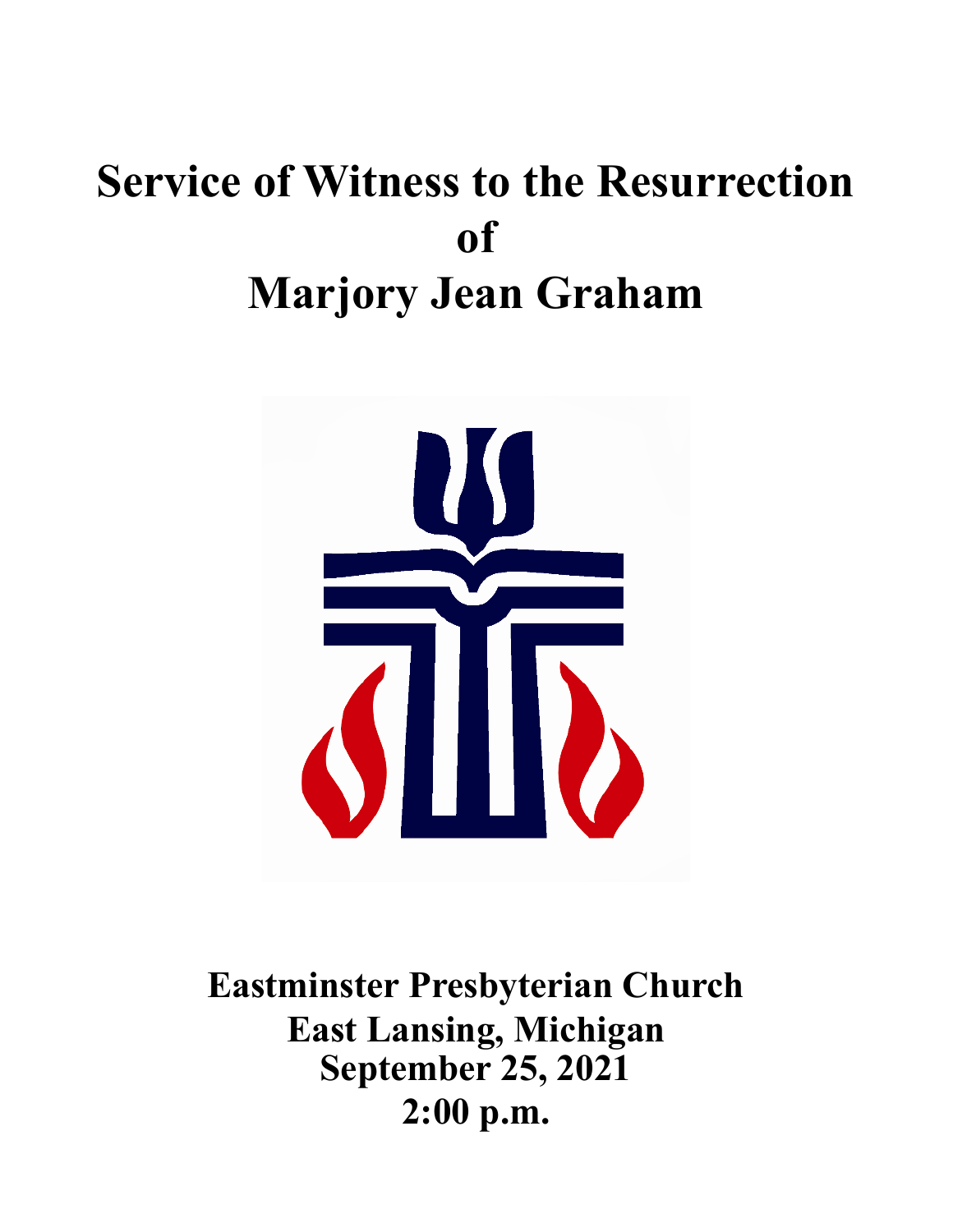#### **ORDER OF WORSHIP**

*\*Congregation is invited to rise in body or in spirit. Bold text is read by the congregation.*

**Prelude**

**Welcome**

# **Sentences of Scripture**

**Call to Worship** Our help is in the name of the Lord, **who made heaven and earth.** Peace I leave you with; my peace I give to you. **Do not let your hearts be troubled, and do not let them be afraid.**

Praise the Lord.

**The Lord's name be praised.**

**Hymn #610** *O For a Thousand Tongues to Sing (vs. 1-4)*

# **Prayer of Confession**

Let us confess our sin, trusting God's promised mercy.

*Eternal Father, guardian of our lives: We confess that we are children of dust, unworthy of your gracious care. We have not loved as we ought to love, nor have we lived as you command, and our years are soon gone. Lord God, have mercy on us. Forgive our sin and raise us to new life, so that as long as we live we may serve you, until, dying we enter the joy of your presence; through Jesus Christ our Lord. Amen.*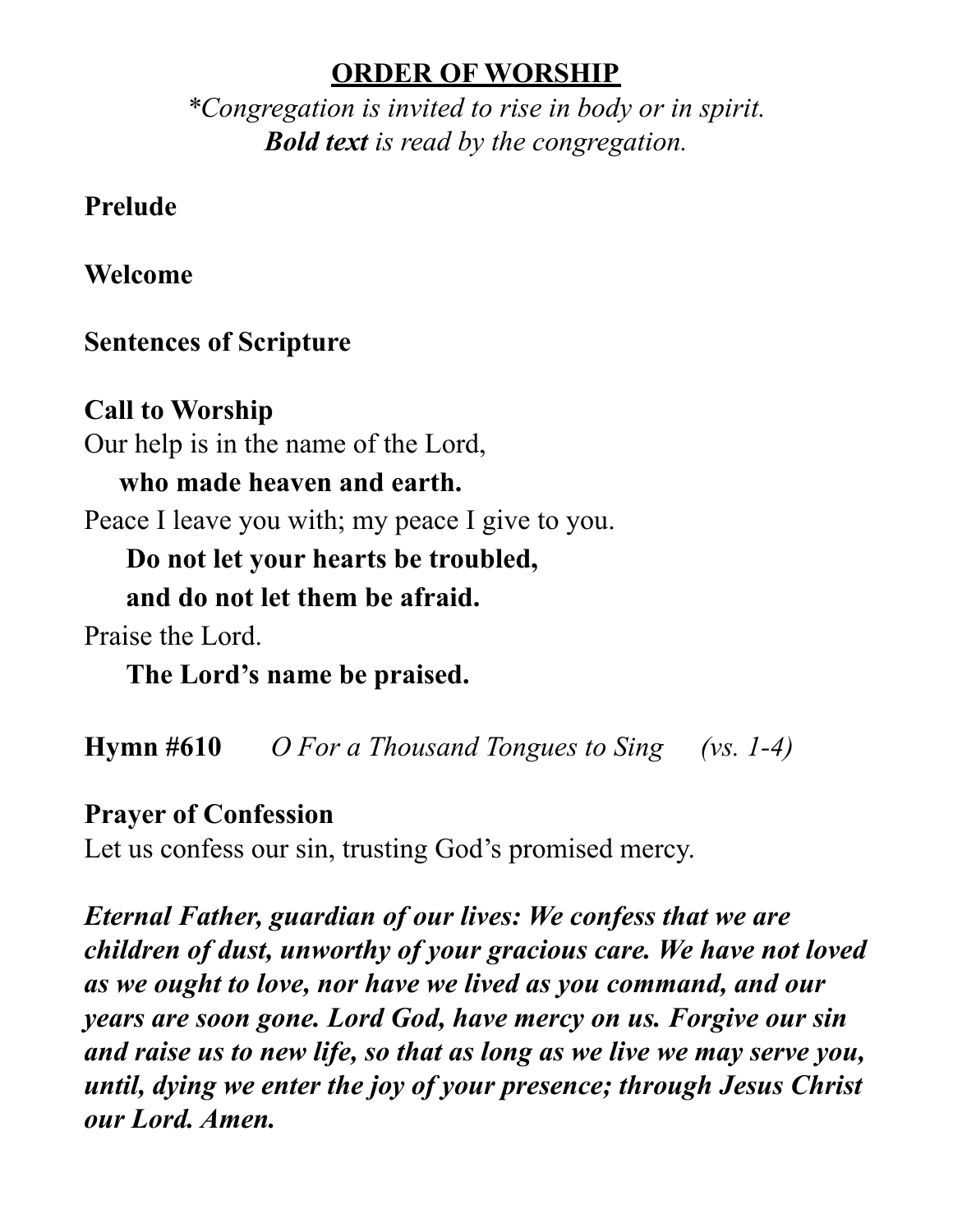**Assurance of Pardon**

**Sung Response #610** *O For a Thousand Tongues to Sing (vs 5)*

## **Prayer for Illumination**

**Scripture Readings** Psalm 84 2 Corinthians 4:16-5:1 Proverbs 31:10-31

## **Proclamation**

**Hymn** Now, on Land and Sea Descending

**Prayers of Thanksgiving and The Lord's Prayer** *(using debts/debtors) Our Father who art in heaven, hallowed be thy name. Thy kingdom come, thy will be done, on earth as it is in heaven. Give us this day our daily bread; and forgive us our debts, as we forgive our debtors; and lead us not into temptation, but deliver us from evil. For thine is the kingdom and the power and the glory, forever. Amen.*

**\*Hymn #331** God of the Ages, Whose Almighty Hand

**\*Blessing**

**\*Postlude**

*You are invited to join us outside immediately after the service for light refreshments.*